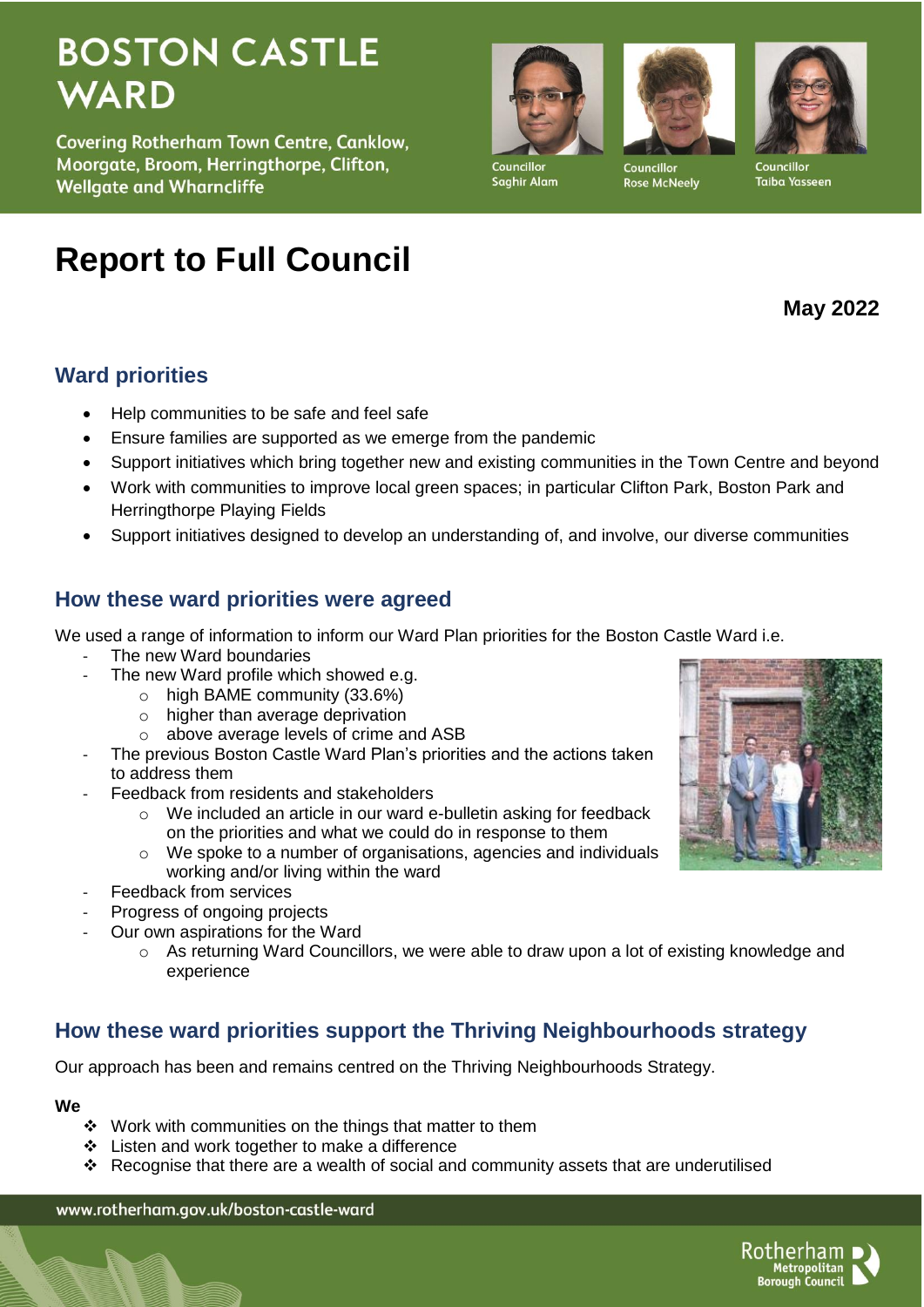Below are just a few examples of what we have done with partners to try and make a positive difference.

# **Progress so far**

#### **Help communities to be safe and feel safe**

#### **Wharncliffe**

- A meeting was held in November 2021 with the MP, Ward Councillors, partners and tenants following concerns raised by tenants in respect of Crime / ASB and maintenance issues
- In response
	- $\circ$  RMBC Housing and SYP identified key offenders and taken appropriate enforcement action
	- o SYP have increased foot patrols
	- $\circ$  RMBC Housing have identified a number of physical improvements which could prevent crime and are working on repairs issues too
- A follow up meeting will be held with a particular focus on repairs issues
- In the meantime, the Ward Councillors and partners produced a newsletter and delivered this to every property during March



#### **Speeding**

- Feedback from residents and services identified speeding as an issue in various location
- In response
	- $\circ$  Councillors used their ward budget to purchase a redeployable electronic speed sign, which was most recently deployed on Boston Castle Grove
	- o In addition, there was effective partnership working with SYP, Thomas Rotherham College and RMBC Green Spaces / Early Help who provided detached youth work in the area

#### **Ensure families are supported as we emerge from the pandemic**

#### **Rotherham Minster Social Supermarket**

- We were approached by Rotherham Minster who were looking for a sustainable location for their Social Supermarket, which was operating at the time from the Minster. The initiative was invaluable, offering access to affordable food and support with other issues - money management, debt advice and social isolation
- In response
	- $\circ$  Ward Councillors, with the support of their Neighbourhood Co-ordinator (NC), helped the Minster to identify and move to a more suitable, sustainable location. We also paid for equipment to get the new premises ready

#### **Rotherham Cancer Care Centre**

- We were approached by the Centre seeking support for upgrading their fire alarm / system. The Centre provides support and counselling services to people diagnosed with cancer and their families
- In response
	- o Ward Councillors provided some funding which enabled the Centre to carry on delivering their valuable service.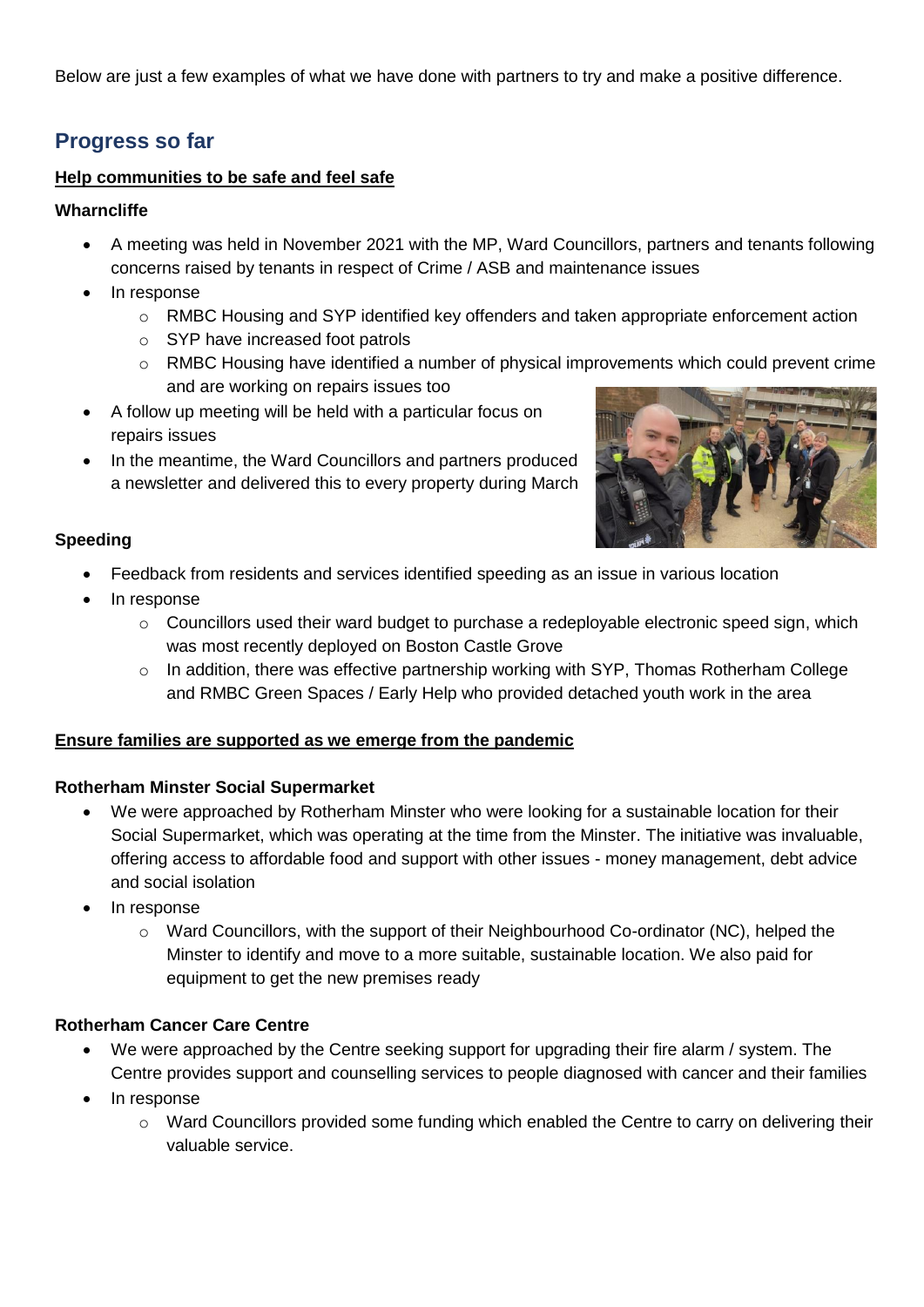

### **Health Promotion, keeping safe from Covid 19**

 We have continued to keep Boston Castle Residents up to date with information regarding Covid 19 and how to protect themselves from the virus. This work has included.

- o Handing out face masks, hand gel and information leaflets at various venues across the area
- o Speaking to residents about Covid testing
- o Informing community members about the importance of vaccinations, where the vaccination sites are and how to book.

# **Support initiatives which bring together new / existing communities in the Town Centre and beyond**

### **Wellgate – Towns / Villages Funding**

- There has been some concern that Wellgate does not get overlooked when it comes to regenerating the Town Centre
- In response
	- o The Councillors decided that Wellgate should be the focus for their Towns / Villages Funding proposal.
	- o This has been informed by site visits and will be further informed by consultation with local businesses



# **Work with communities to improve local green spaces; in particular Clifton Park, Boston Park and Herringthorpe Playing Fields**

#### **Clifton Park**

- The Councillors were approached by an artist with a view to delivering an art project in Clifton Park
- In response
	- o The Councillors, in partnership with Rotherham East, funded an art project. An artist worked with young people to plan the carving and they put forward a design reflecting life in the area.



#### **Herringthorpe Playing Fields**

- The Councillors have been working with a group of residents who are passionate about the
- playing fields
- In response
	- o The Councillors have funded a tree planting initiative
	- o A longer term aim is to explore the development of a Master Plan for improvements to the site with RMBC partners and residents

#### **Support initiatives designed to develop an understanding of, and involve, our diverse communities**

Boston Castle Ward is incredibly diverse, the Councillors want to ensure that their work reflects this.